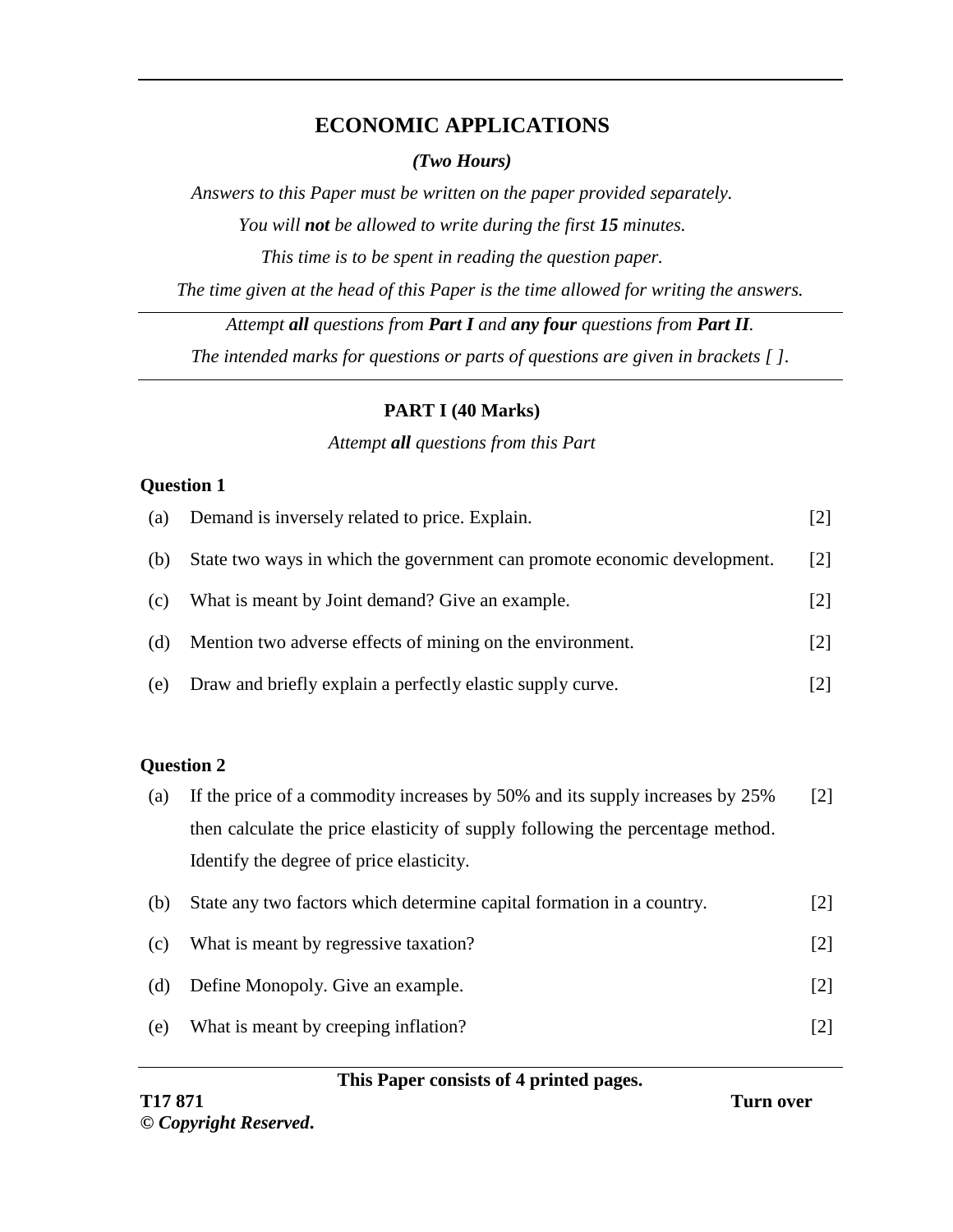#### **Question 3**

| (a) | Name the market in which there is a single buyer and many sellers. Give an | $\lceil 2 \rceil$ |
|-----|----------------------------------------------------------------------------|-------------------|
|     | example.                                                                   |                   |
| (b) | How does a Central Bank act as a custodian of foreign exchange reserve?    | $\lceil 2 \rceil$ |
| (c) | Define division of labour. Explain one benefit of division of labour.      | $\lceil 2 \rceil$ |
| (d) | How does money act as a measure of value?                                  | $\lceil 2 \rceil$ |
| (e) | What is meant by a demand deposit?                                         |                   |

## **Question 4**

State whether the following statements are *true* or *false*. Give reasons.

| (a) | Inflation has a favourable effect on producers.                                                 | $[2]$             |
|-----|-------------------------------------------------------------------------------------------------|-------------------|
| (b) | In a perfectly competitive market producers are price makers.                                   | $\lceil 2 \rceil$ |
| (c) | When change in demand is greater than the change in price, it is a case of<br>inelastic demand. | $\lceil 2 \rceil$ |
| (d) | Savings is essential for capital formation.                                                     | [2]               |
| (e) | An increase in the rate of tax with an increase in income is called proportional                | $\lceil 2 \rceil$ |
|     | tax.                                                                                            |                   |

#### **PART II (60 Marks)**

*Attempt any four questions from this Part*

#### **Question 5**

|  | (a) Define a Perfect market. Explain any four features of a Perfect market. | $[7]$ |
|--|-----------------------------------------------------------------------------|-------|
|--|-----------------------------------------------------------------------------|-------|

- (b) (i) What do you understand by supply? How does it differ from stock? [8]
	- (ii) What does the Law of Supply state? List two assumptions of this Law.
	- (iii) Explain two factors affecting supply other than price.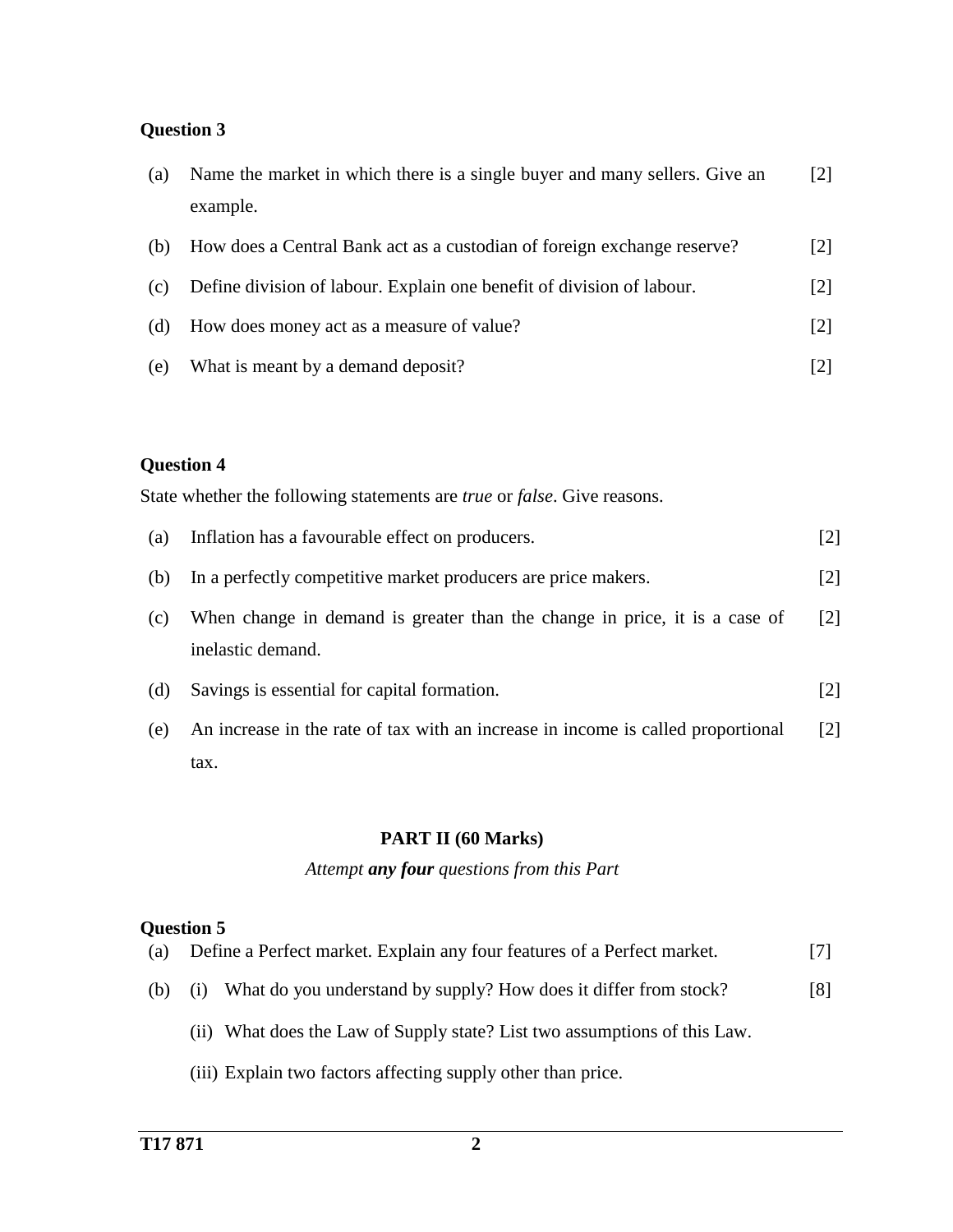#### **Question 6**

- (a) What is meant by urbanization? Explain four impacts of urbanization on the environment. [7]
- (b) With the help of appropriate diagram, explain the meaning of contraction in demand and extension in demand. [8]

#### **Question 7**

- (a) Define *land*. State any three factors which determine the productivity of land. [7]
- (b) What is meant by a Commercial Bank. Explain how Commercial banks provide credit facilities through the methods given below: [8]
	- (i) Cash Credit
	- (ii) Loan
	- (iii) Over Draft facility

#### **Question 8**

| (a) | What is meant by Monetary policy? Explain the following: |  |
|-----|----------------------------------------------------------|--|
|-----|----------------------------------------------------------|--|

- (i) Bank rate policy
- (ii) Open market operations.
- (b) What is meant by product differentiation? To which market is it relevant? Explain three features of this market. [8]

### **Question 9**

- (a) Define money. Explain three contingent functions of money. [7]
- (b) What is meant by privatization? Explain briefly four problems of public sector undertakings in India. [8]